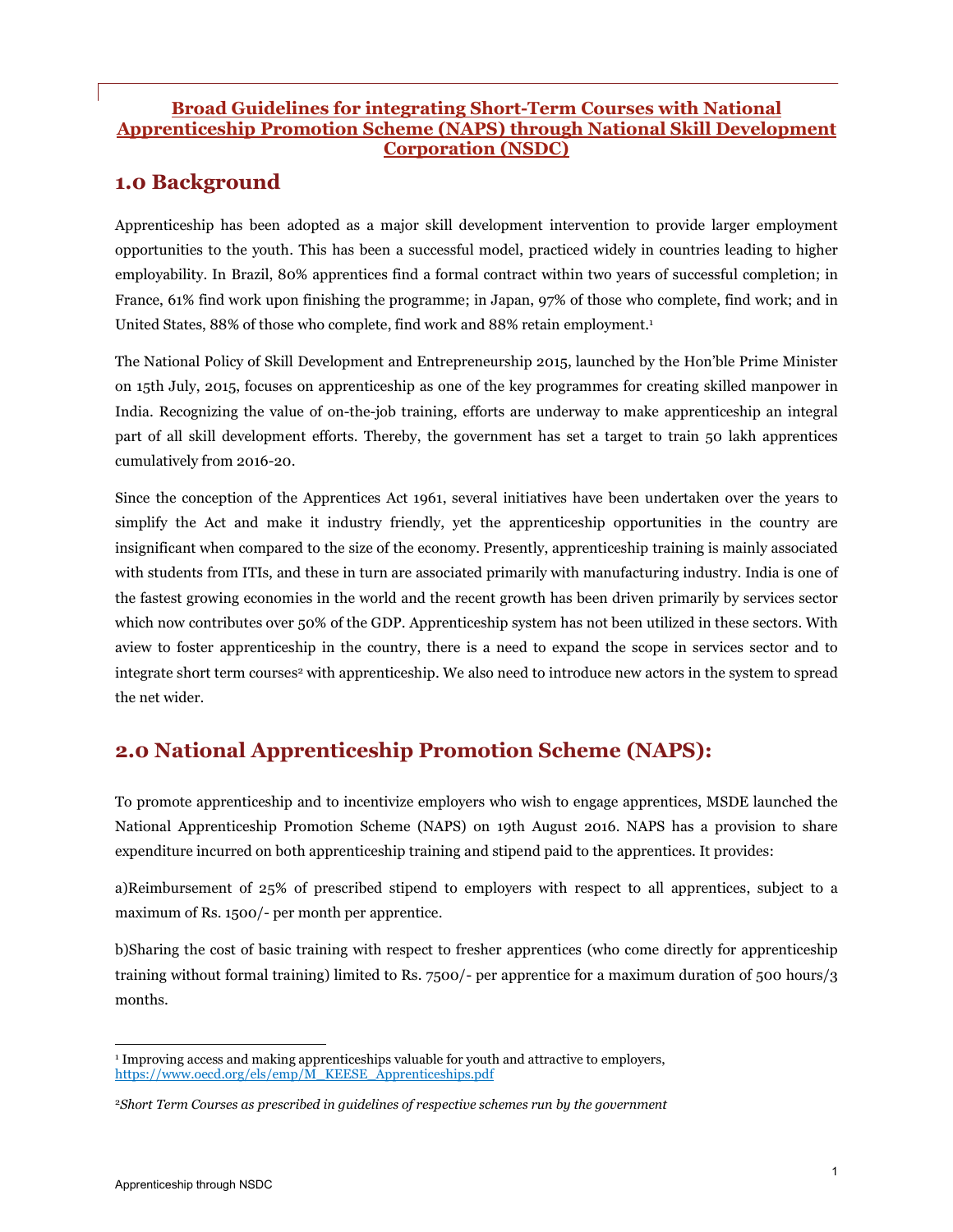There has been 197% increase in the number of establishments who registered online on the apprenticeship portal since the launch of NAPS. As on 31st December 2017, total number of candidates enrolled in the apprenticeship portal stand at 8.47 lakh which represents a 500% increase in the candidate enrollment since the launch of NAPS. However, compared to other countries and vis-à-vis the potential in India, these numbers are not satisfactory. With a view to increase the apprentices under NAPS by an order of magnitude, an analysis was done to understand the present situation, diagnose the problems and propose solutions on the identified problems.

#### 3.0 Issues

To make apprenticeship training more appealing and to tap the huge potential for reaching a tenfold increase in the training numbers in the next four years, there is an urgent need to open up the system for which following issues have been identified:

#### a. System is heavily dominated by ITI pass outs:

- i. More than 80% of the apprentices are from ITI ecosystem. Presently, the apprenticeship system is driven by State governments through their Directorates which are also involved in administering ITIs. Most of the curriculums have been designed keeping in mind the requirements of ITI candidates. The ITI ecosystem has been the main source of supplying apprentices to the industry. There is a need to expand the scope of apprenticeship to include candidates from other backgrounds.
- ii. The system is also heavily in favor of engineering trades. More than 89% of the overall apprentices engaged are from the engineering sectors. Potential of services sector, which is the main driver of economy, has remained untapped.

#### b. Perception of overregulation:

- i. World over, the best apprenticeship systems are the ones which have an active involvement of employers and industry. But in India, employers have only played a peripheral role.
- ii. The present system in India involves Regional Directorates of Apprenticeship Training (RDATs) and State Apprenticeship Advisors as key agents responsible for promotion and implementation of apprenticeship. But the industry still carries an inherent fear of consequential actions in case of noncompliance in engaging apprentices.
- iii. Focus has been mainly on regulation rather than promotion. In order to get an active buy-in from the industry, it is important that employers are involved in managing the apprenticeship system.

#### c. Credibility of short-term courses:

A lot needs to be done to improve the acceptance of Short-Term Training courses in the industry. It is understood that classroom instructional training does not fully simulate the reality of work place. Apprenticeship training not only provides an optimum balance between theory and hands-on experience but also updates the apprentices' skill and knowledge of various codes, safety rules and regulations, procedures,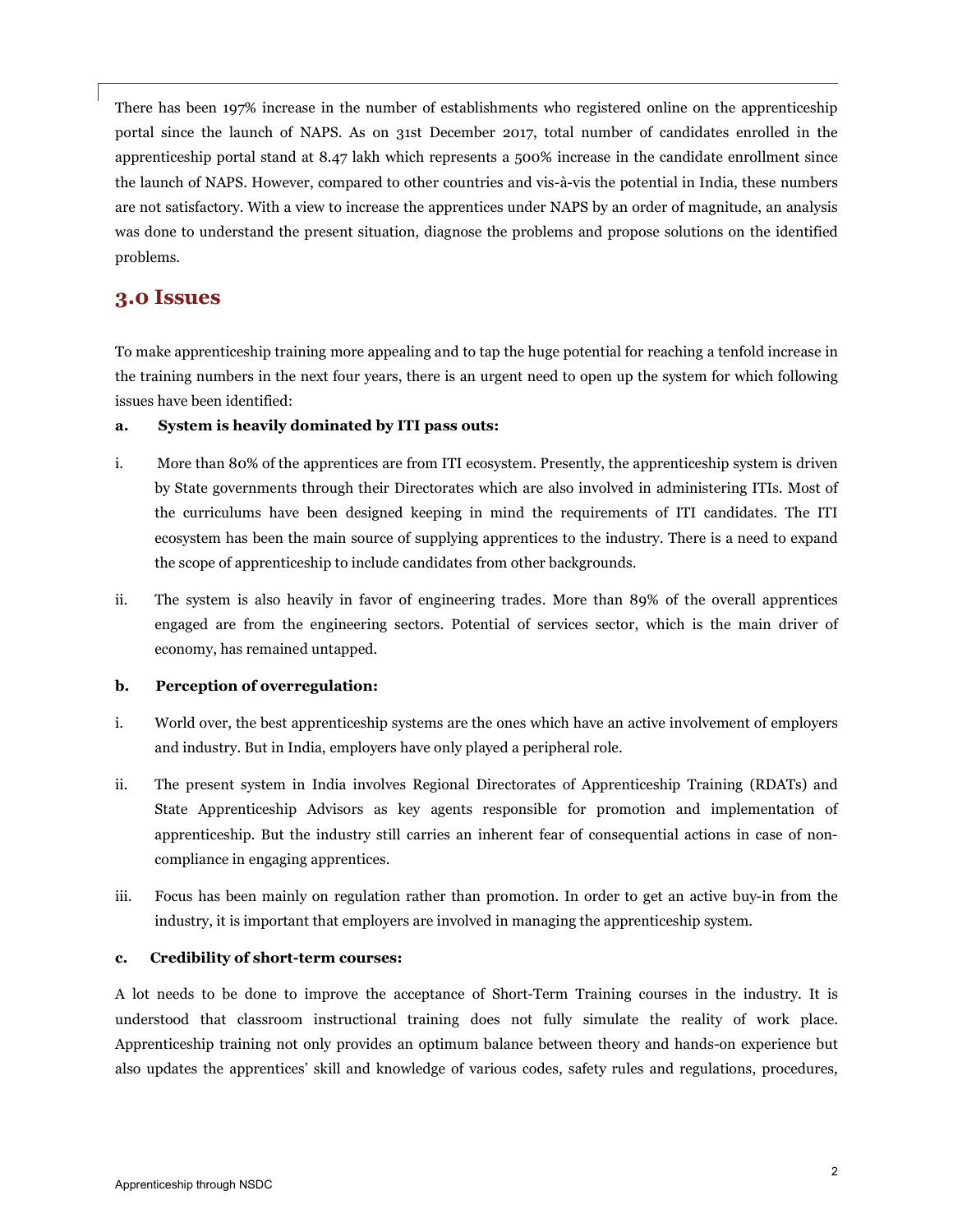proper use of tools and equipment, reading and interpreting documentation, troubleshooting, teamwork and communication skills. Integrating short-term courses with apprenticeship training will fill this gap.

Key policy initiatives are being planned to complement and enhance the impact of the National Apprenticeship Promotion Scheme.

## 4.0 Solution:

#### Introduce SSCs, employer organizations/Indian Chambers of Commerce and Industry (ICCIs)\* and remove the perception of overregulation:

The involvement of the industry in apprenticeship training has been verylow. The industry has to be encouraged to take a more proactive role in leading the apprenticeship ecosystem in India. The industry associations need to be a part of the curriculum development process for the courses and implementing the programme. An equal participation from the industry in apprenticeship training curriculum ensures the relevance and skill development of candidates in the current economy. The following steps are suggested for the same:

- i. Involve SSCs in offering apprenticeship courses and programs under NAPS.
- ii. In addition to SSCs, selected ICCIs should also be allowed for implementation of NAPS. A separate set of guidelines can be issued for selecting these ICCIs. Multiple agencies like SSCs and ICCIs will help in augmenting the present apprenticeship system.
- ii. These organizations can be assigned the role of Joint Apprenticeship Advisors under the Apprentices Act, 1961. The Act provides for this kind of arrangement.
- iii. Involvement of such agencies will also remove the perception of heavy government regulation.
- iv. These bodies will provide the necessary supervision and control over apprenticeship programs in their areas.
- v. They will also be encouraged to frame courses according to their requirements. Such courses would fit into a framework defined at the national level.
- vi. They will be encouraged to set up their own portal which shall then be linked to main apprenticeship portal. The activities of all these agencies will be coordinated through a specialized portal set up by National Skill Development Corporation (NSDC).

### 5.0 Advantages:

There will be following advantages by involving the SSCs/ICCIs etc.:

 Improved Participation by Services Sector: Currently, the ongoing apprenticeship scheme focuses more on Industrial Training Institutes (ITIs) and is more manufacturing sector oriented. On the other hand, there are a lot of short-term trainings being conducted in the services sector. Therefore, opening up the system will address the needs of the service sector industries.

*\*ICCIs here, refer to Industry Associations/cluster associations/regional chambers which will be identified on due diligence and selective basis. Separate guidelines will be issued for selection and operation of such ICCIs*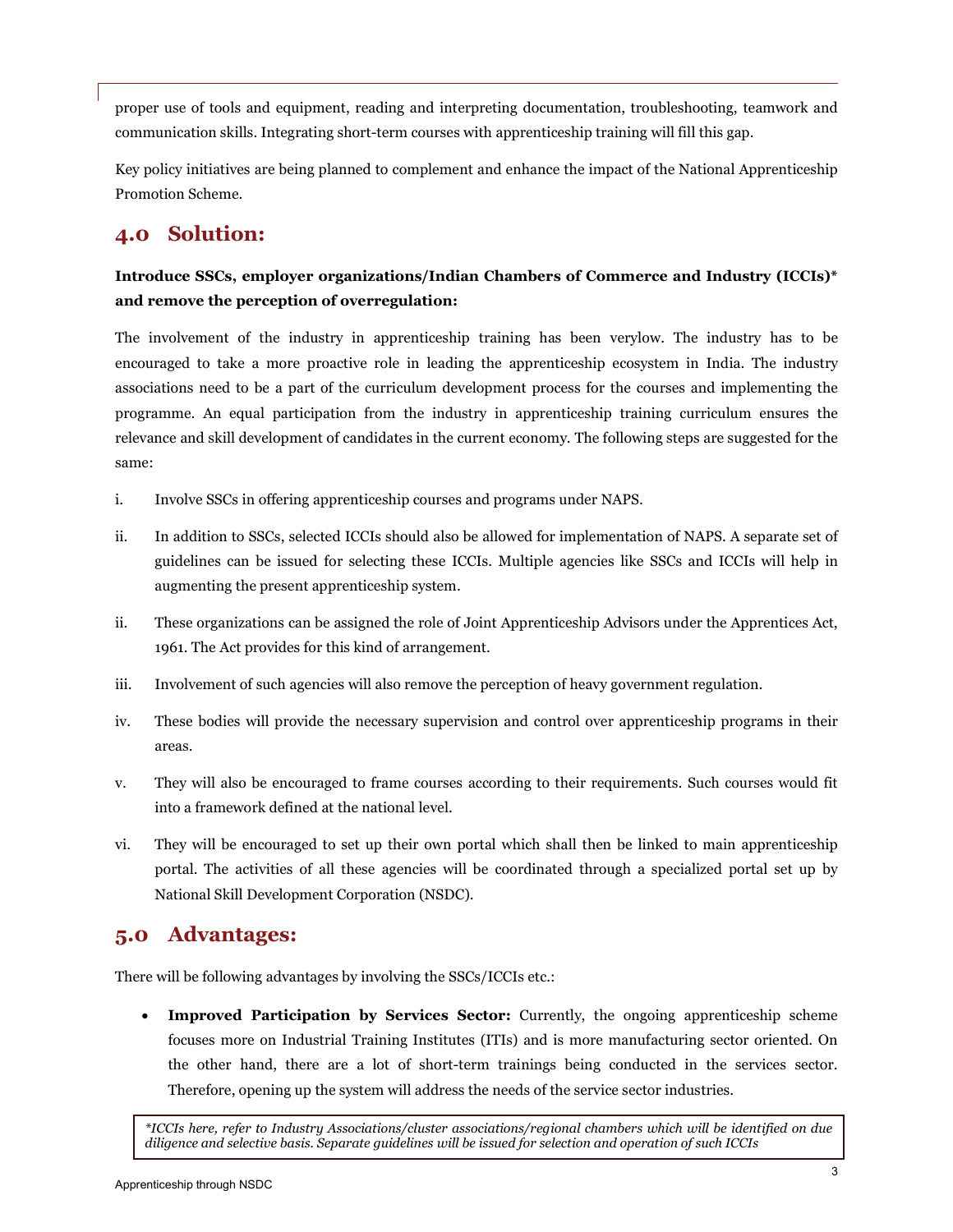- Improved Curriculum: Under the new system, more employers will be involved in developing the course curriculums. This in turn will make the trainings more relevant and adaptive to the industry needs, thereby, leading to higher employability.
- Career Pathways: The introduction of Apprenticeship training through short-term courses will provide upward mobility according to the National Skill Qualification Framework (NSQF) levels.
- Improved Credibility for Short-Term Courses: The apprenticeship component supports in developing a holistic learning experience for the candidates to perform better in the workplace. It will give weightage to the short-term courses which are currently not in demand. This will increase the credibility of these short-term courses amongst the industry, thus, creating a better quality workforce.
- Certification Options: Candidates will have the option to choose from certifications issued by either SSC or NCVT or Employer etc.

### 6.0 Implementation:

Therefore, a more practical overarching structure is being proposed in order to embed apprenticeship in all the short-term skilling initiatives. NSDC would play a critical role in coordinating and implementing the apprenticeship courses in all short-term skilling initiatives. To roll out the scheme and to achieve a more powerful impact to successfully address employability issues of trainees, the proposed structures are as follows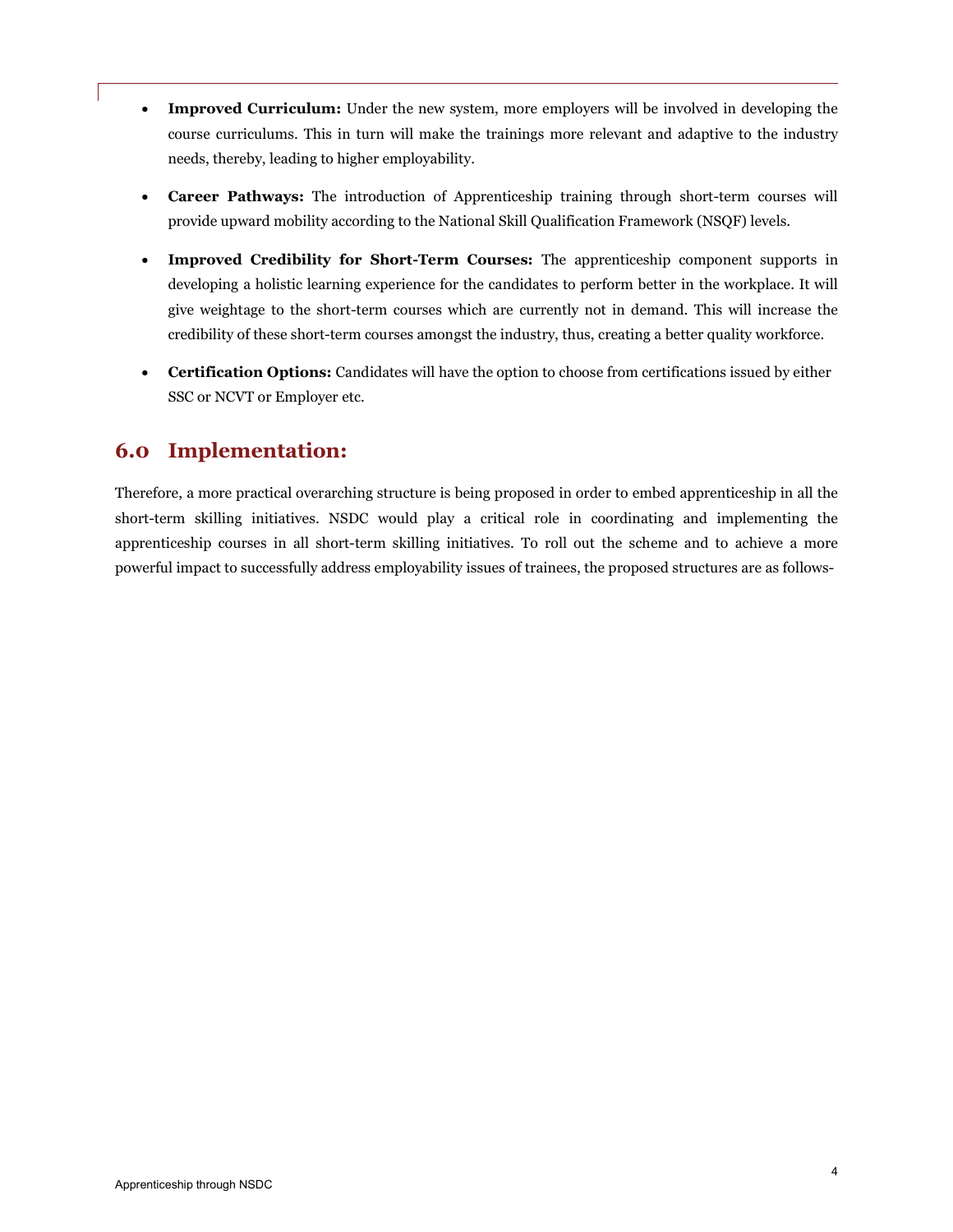The overarching structure defines the roles and responsibilities of key stakeholders which will play a pivotal role in the successful implementation of Apprenticeship.

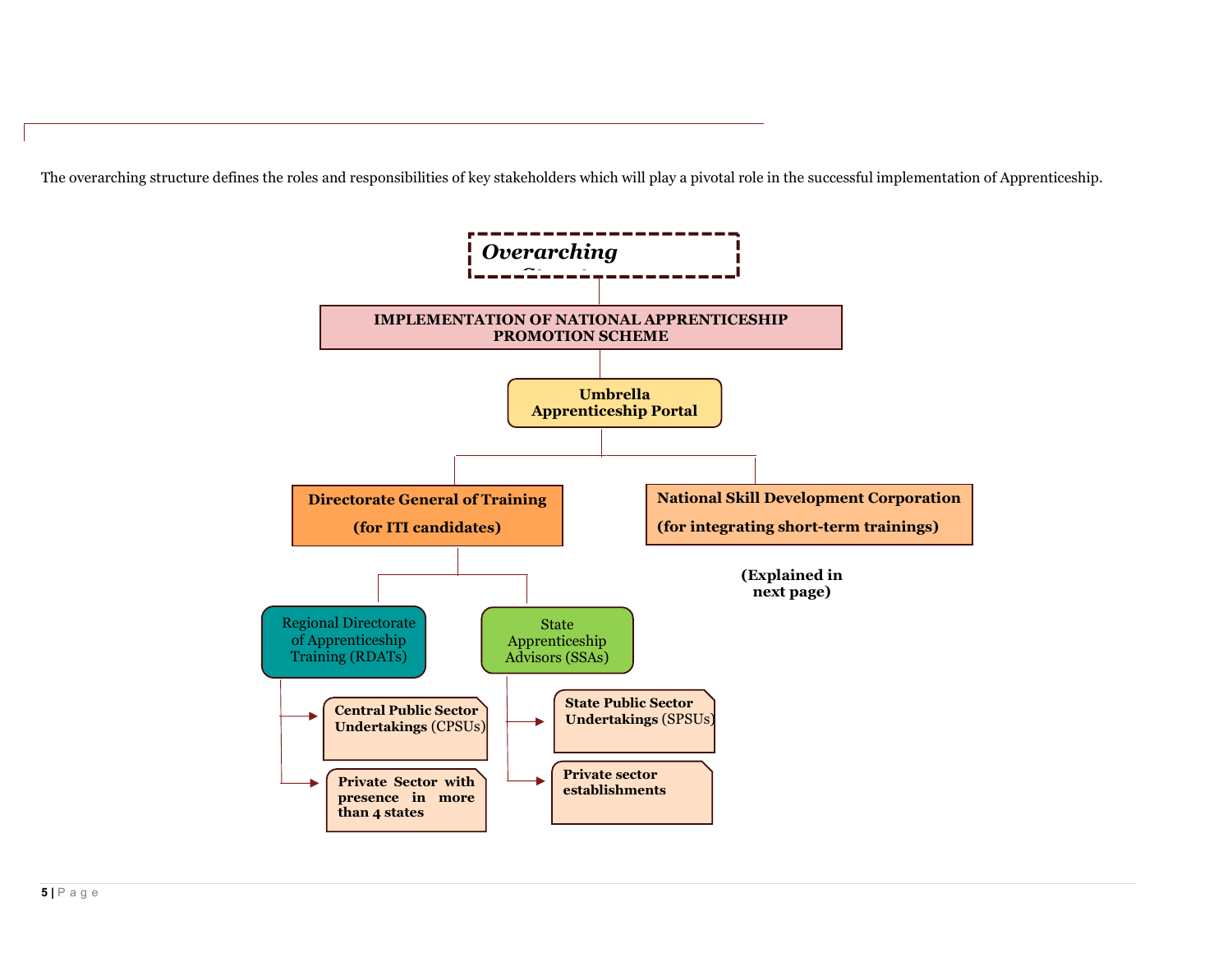

enrolled for apprenticeship training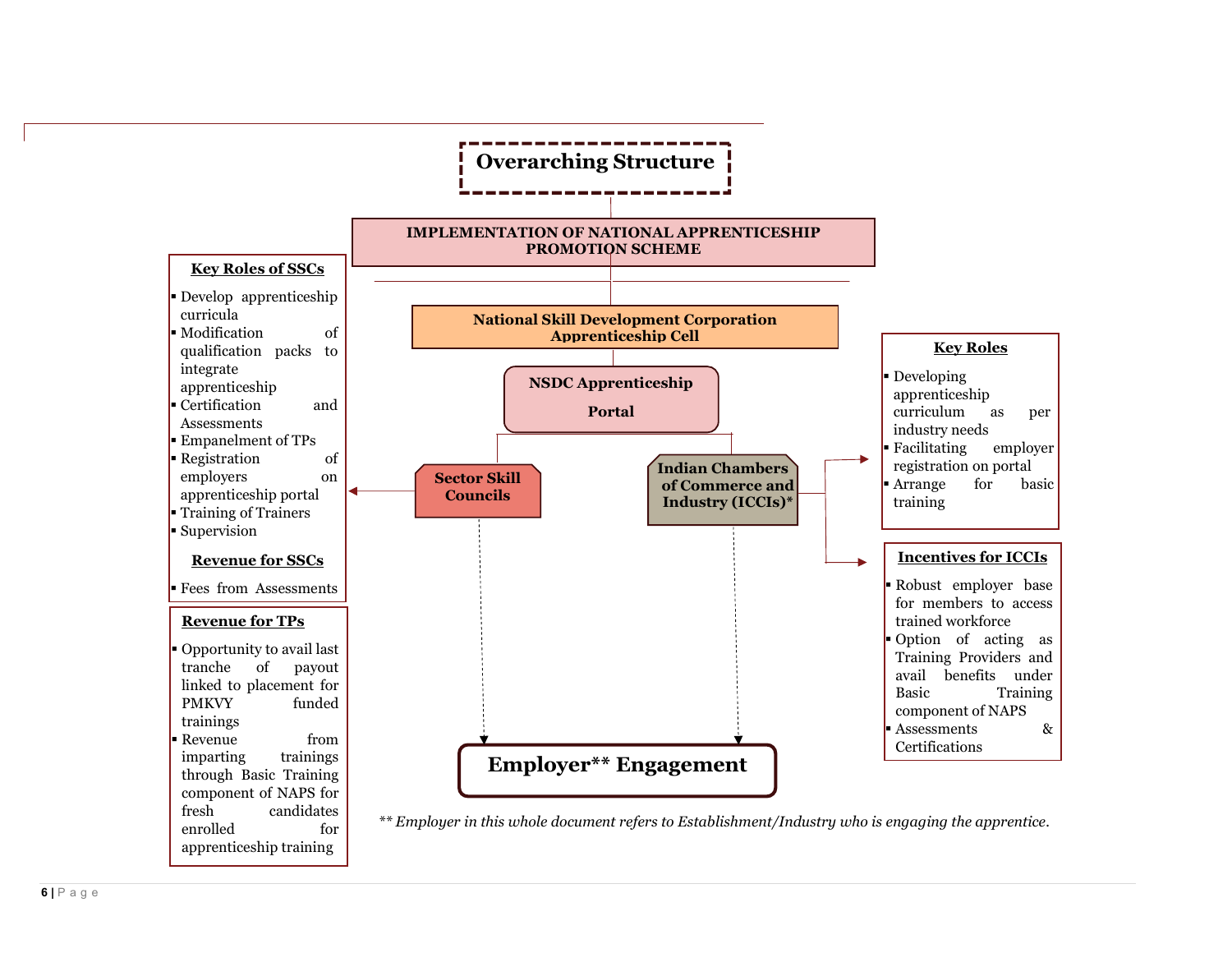# *i. Role of National Skill Development Corporation (NSDC)*

The National Skill Development Corporation and ICCIs will act as catalysts for the implementation of apprenticeship training. Two modes of training delivery will be offered-

- a) Embedded mode- Apprenticeship (on-the-job training with the employer) shall be made compulsory as part of the short-term course curriculum. In this case, the candidates can undertake basic training and on-the-job training either simultaneously or one after the other, in accordance with the arrangement between employer and SSC/ training partner.
- b) **Top up mode-** Apprenticeship (on-the-job training) shall be offered in sequential mode with various courses. Candidates can opt for the apprenticeship training after completion of the course.

Note 1: Eventually, all courses will have compulsory component of apprenticeship training.

Note 2: Guidelines for framing curricula will be issued which will have to be followed by SSCs/ ICCIs.

An apprenticeship cell shall be established in NSDC which will look after the following-

- Identification of sectors (Manufacturing/ Service / MSME/ Informal/ Other sectors) where apprenticeship training can be introduced by linking related Job roles and occupation where apprenticeship training can be made either on mandatory basis or on optional basis;
- Identification of job roles (in close coordination with SSCs, ICCIs & Employers) in which apprenticeship can be made compulsory and optional respectively;
- Development of swift, dynamic and high speed versatile 'Apprenticeship Portal';
- Syncing of existing NSDC MIS with Apprenticeship Portal in order to have inventory of available apprentices;
- To act as a monitoring unit and oversee the activities performed by Sector Skill Councils and ICCIs;
- Deployment and disbursement of funds;
- Undertake apprenticeship promotions;
- Coordinating online examination for apprentices;
- Monitoring the trend of progress of apprenticeship training with required intervention to identify and resolve any bottlenecks in processes with periodic review and generation of progress reports and coordination and liaison with all stakeholders;
- Extending support to all stakeholders with dedicated call centers/ helplines to resolve queries and carryout advocacy of program through print and electronic media;
- Developing and publishing various guidelines related to different processes of apprenticeship training;
- Maximize engagement of employer and candidates towards apprenticeship training without any delay with periodic review of key parameters like maximizing industry coverage, Market trend (existing and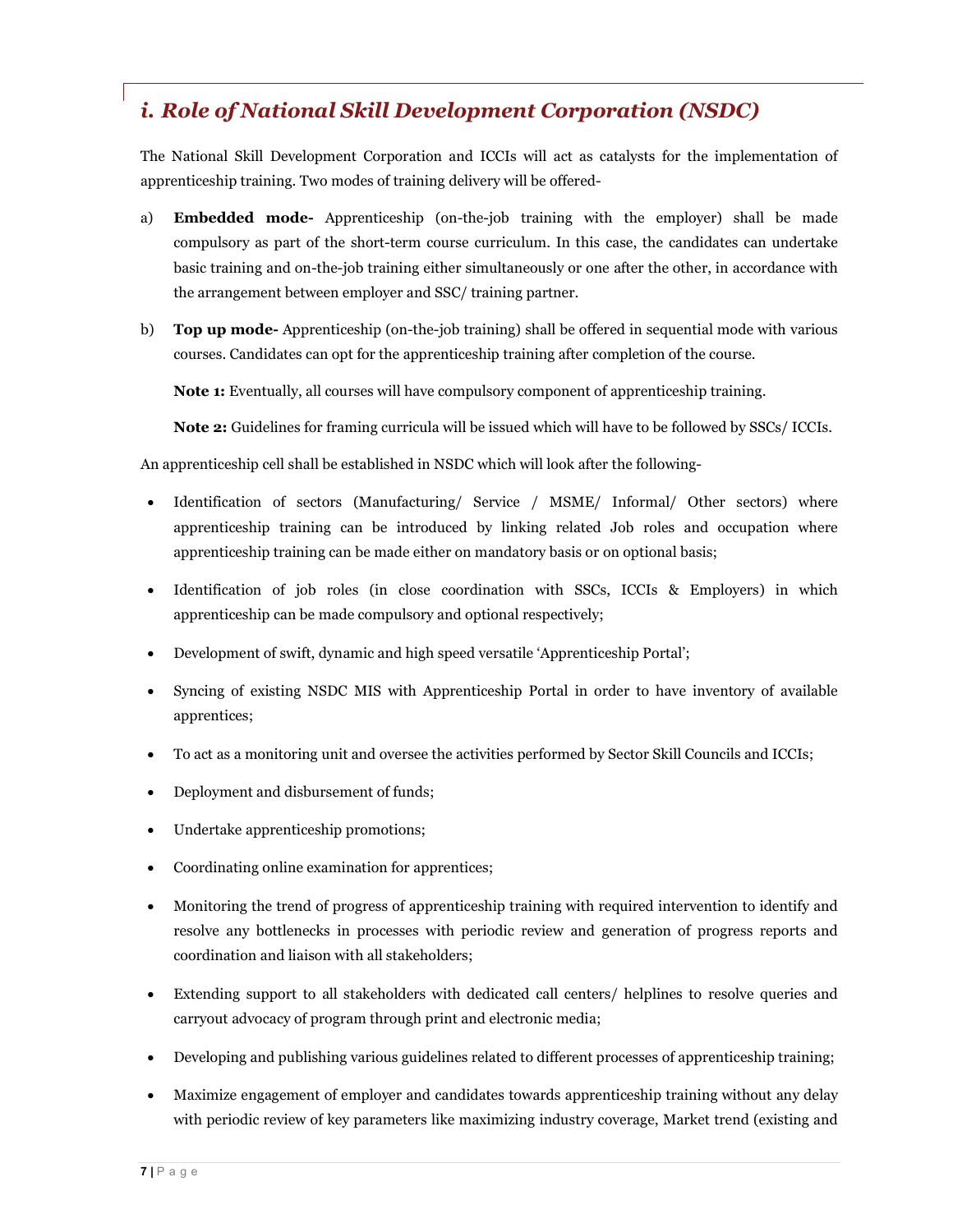emerging) of occupation and labour engagement matrix, sector wise demand of apprenticeship training as per market trend, vacancy projection by employers in different sectors etc.

Apprenticeship Cell (PMU) at NSDC shall issue separate guidelines to bring clarity on following salient issues-

- Embedded training and Top up training processes, Content and design of Basic Training and matching with apprenticeship training, advantage of basic training to facilitate school certification/degree;
- Course curriculum of different trades/subjects under optional and designated trades;
- Students' handbook on apprenticeship training for college/school having a background of various skill courses/certificate program including assessment and certification processes. Mapping job roles with occupation sector wise with selection of apprenticeship training in appropriate domain;
- Employer's handbook on apprenticeship training for different sectors industry/Service /MSME/Industry clusters/Online job aggregator platforms. Mapping candidates as per emerging industry requirement.
- Web Portal Management with focus on employers' on boarding process and candidates' on boarding process
- Dedicated call center and counseling and guidance cell.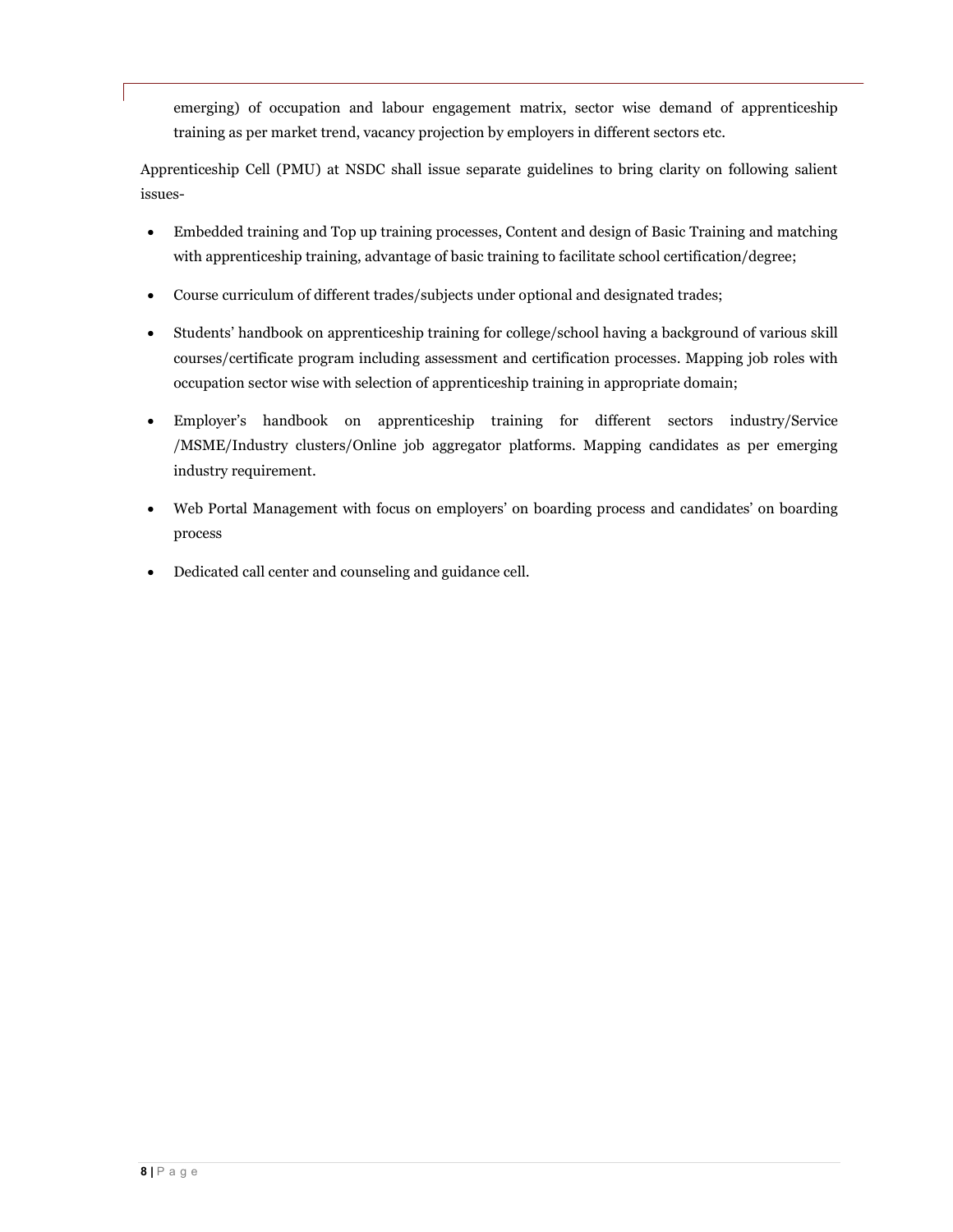# *ii. Role of Sector Skill Councils (SSCs)*

The Sector Skill Councils will play an integral role in expanding the apprenticeship ecosystem.

The Chief Executive Officer (CEO) of SSCs and Secretariat head of ICCIs will be assigned the role of 'Joint Apprenticeship Advisor' (JAA) under the Apprentices Act, 1961. A notification in this regard shall be issued by the central government. Requisite orders shall be issued by the Central Apprenticeship Council as per the Apprentices Act, 1961. It is expected that while discharging duties of JAA, these JAAs will be working under the supervision of State Apprenticeship Advisors for the respective states.

Following will be the major actions undertaken by SSCs-

- Identification of job roles (in close coordination with NSDC) in which apprenticeship can be made compulsory and optional respectively;
- Preparation of new qualification packs based on the industry requirement;
- Develop embedded and top up apprenticeship curricula;
- Advocacy of apprenticeship in the industry;
- Empanelment of Training Providers;
- Identifying the employers and facilitate registrations on apprenticeship portal;
- Registration of contractsbetween employer and candidates with mapping of preferred trades/subjects with basic education and experience background of candidate;
- Undertake capacity building exercises for employers' HR personnel who will drive apprenticeship engagement in their respective organizations;
- Undertake assessment and Certifications in participation with employers. Guidelines shall be issued for the same.
- Provide supervision for the implementation of the apprenticeship programs in their respective areas to protect the interest of the candidates.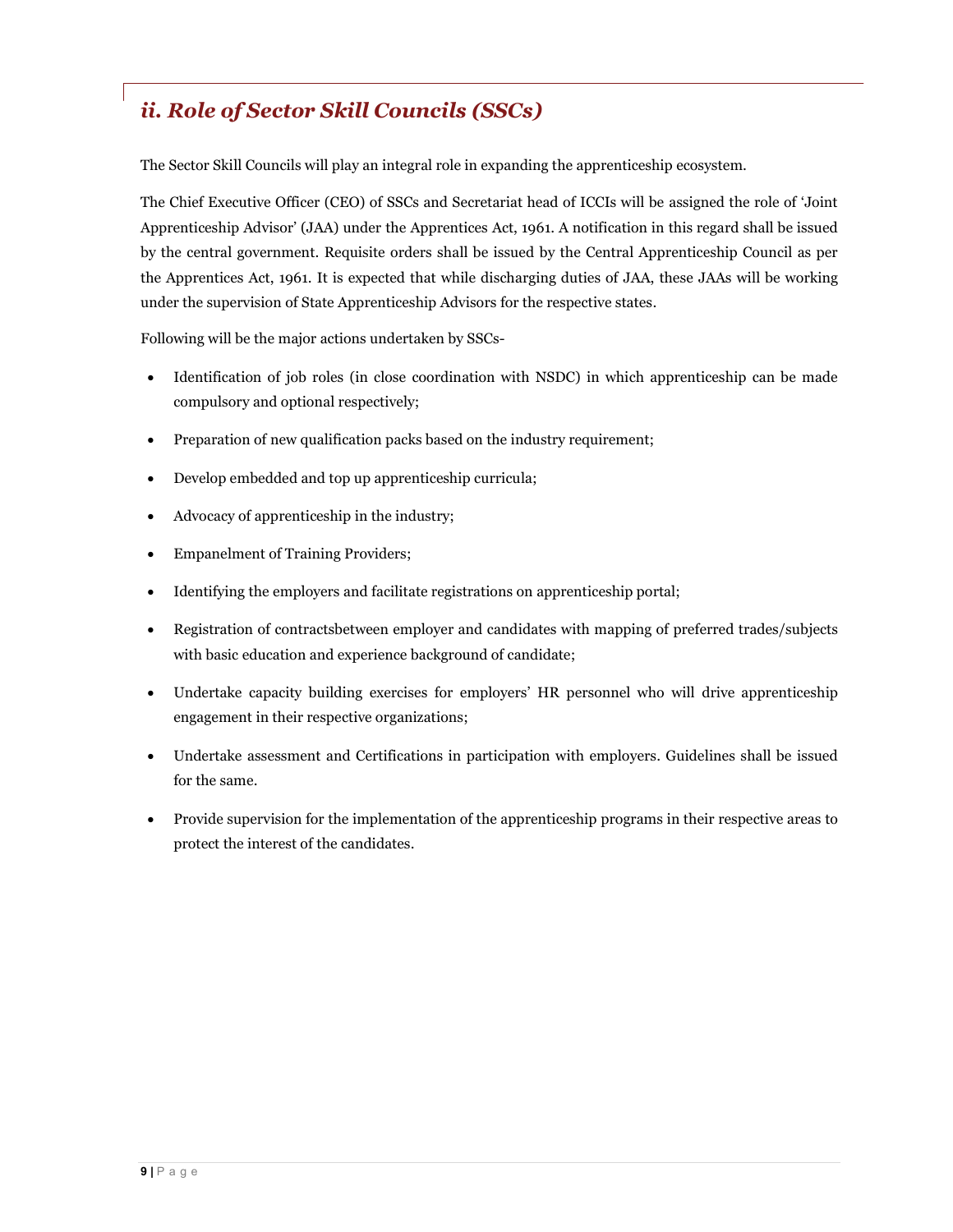# *iii.Role of Indian Chambers of Commerce and Industry (ICCI):*

In addition to SSCs, ICCIs will also be allowed for implementation of NAPS. A separate set of guidelines will be issued for selecting these ICCIs. Multiple agencies like SSCs and ICCIs will help in augmenting the present apprenticeship system. Employers could approach ICCIs and register to hire apprentices. This will provide an opportunity to design the curriculum according to their needs. ICCIs can establish Basic Training Centres within their association or tie-up with an existing Training Partner to conduct basic trainings.

Secretaries of ICCIs will be assigned the role of 'Joint Apprenticeship Advisor'(JAA) under the Apprentices Act, 1961. A notification in this regard shall be issued by the central government. Requisite orders shall be issued by the Central Apprenticeship Council as per the Apprentices Act, 1961. It is expected that while discharging duties of JAA, these JAAs will be working under the supervision of State Apprenticeship Advisors for the respective states.

Following will be the major actions undertaken by ICCIs-

- Facilitate employer registration on the Apprenticeship Portal;
- Develop curricula conforming to broader guidelines issued for curriculum development;
- Establish basic training centre or facilitate tie-ups with training partners for the same;
- Registration of contracts;
- Undertake Assessment and Certifications in participation with employers. Guidelines shall be issued for the same.
- Provide supervision for the implementation of the apprenticeship programs in their respective areas.